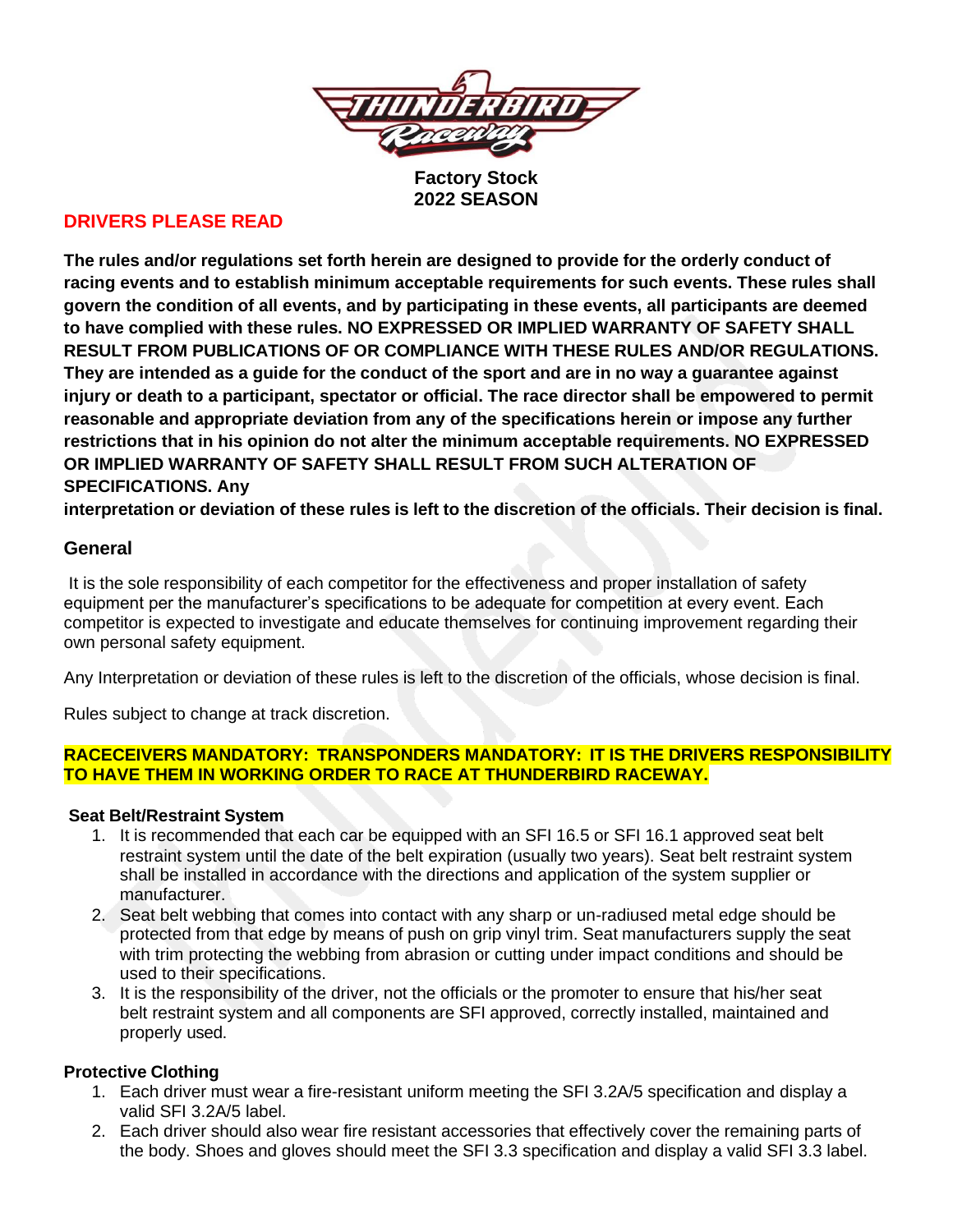## **Safety**

- 1. A 2 ½ pound minimum fire extinguisher with gauge visible for inspection purpose is mandatory in each race car hauler.
- 2. Driver must wear approved SA 2000 or newer racing helmet, SFI fire suit, unaltered neck restraint and Nomex gloves
- 3. Driver's head with helmet on must NOT rise above the roll bars.
- 4. All cars must have an aluminum racing seat and be fastened to the roll cage.
- 5. Cable or tie strap must hook gas cap to the fuel cell.
- 6. Added weight must be painted white clearly labeled with car number. (2) 1/2" bolts bolted through the frame or tubing or ballast clamps (2).
- 7. Window net MANDATORY!
- 8. No sharp or protruding edges in or around the driver compartment, which would impede the driver's rapid exit from the car.
- 9. An electric engine shut off switch is required. The switch must be labeled and within the reach of the driver.
- 10. Flame retardant seat, roll bar, knee and steering pads or padding are recommended

# General rules for drivers and crew apply in addition!

Drivers must be 14 years old or older to race in this lass.

### **Battery**

Must arrive at the track fully charged. May be located anywhere outside the driver's compartment.

### **Brakes**

All in working condition (all four must lock in brakes test). One front to rear brake adjuster allowed. No right front shut off. **No solid, scalloped, drilled, or slotted rotors.**

### **Cars**

A borrowed car must be from the same division. A car cannot run in two features in one night. A car can only be run in championship races in a single division. Street Stock cars are limited to American 1950 to 2005 passenger cars only. Must maintain stock appearance.

### E**ngine**

- 1. The engine and body must be manufactured by the same company.
- 2. The number one spark plug must align itself in a perpendicular line with the center of the upper ball joint for each manufacturer.
- 3. The engine must be cast iron. **No GM Bowtie, Ford SVO or Chrysler W blocks.**
- 4. Cast iron cylinder heads of any make are permitted.
- 5. Roller rocker or roller tip rocker arms will be permitted.
- 6. Roller cams and roller lifters are NOT permitted. Roller and/or mushroom-type lifters will NOT be permitted. (NOTE: 1" inspection hole in the intake will help with tech inspection.)
- 7. Aluminum intake manifolds will be permitted. No air gap type.
- 8. Mufflers mandatory.
- 9. Aftermarket exhaust headers will be permitted. The direction of the exhaust flow must exit away from the car and the track surface.
- 10. Racing-type and/or specific racing-type distributors will NOT be permitted.
- 11. One 500 CFM Holley #4412 carburetor is required.
	- 1. The original choke tower must remain in its stock position and configuration.
	- 2. The choke blade may be removed.
	- 3. Any other alterations to the body of the carburetor, internal working mechanisms, venturis throttle plate and/or any other and/or component of the carburetor will NOT be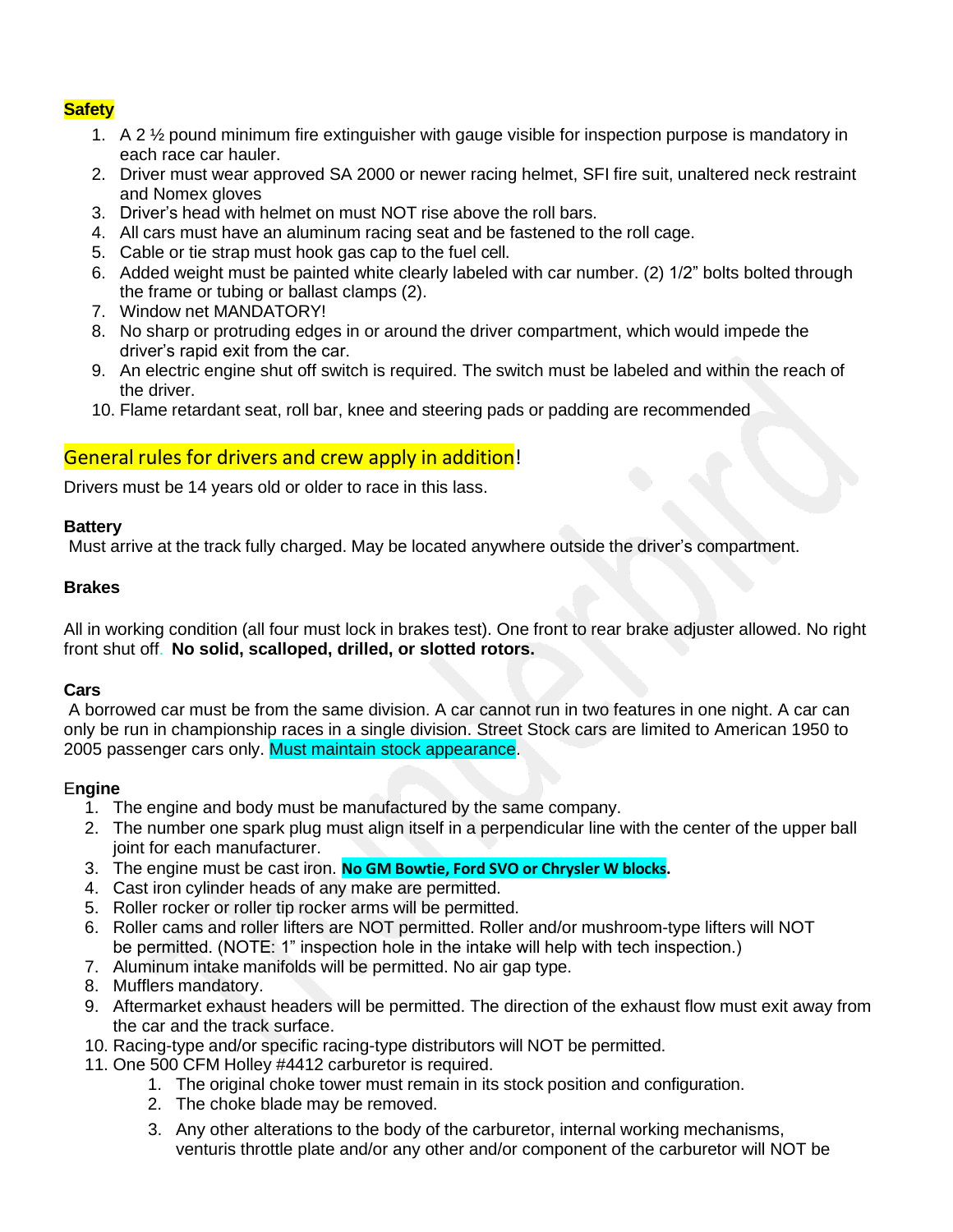permitted.

4. Only mechanical fuel pumps will be permitted.

# **Transmission Driveline All Types**

- 1. The transmission must have a minimum of at least two forward gears and one reverse gear, plus neutral position.
- 2. Only OEM production type transmission will be permitted; two speed, three speed, four speed and automatic.
- 3. Bert-Brinn type trans allowed.
- 4. Steel Bellhousing recommended

# **Automatic Transmission**

- 1. Any automatic-type transmission must remain in an OEM or OEM replacement case. Direct drive ok
- 2. The original OEM bell housing must have an approved scatter shield constructed of minimum 0.125" inch by 3" inch steel, 270 degrees around flex plate. Manual bump starts will be permitted.

## **Driveshaft**

- 1. The driveshaft must be a minimum 2" diameter and made from magnetic steel.
- 2. The driveshaft must be painted white and clearly labeled with the car number on white portion of the driveshaft.
- 3. A 360 degree driveshaft loop will be required and must be constructed of at least 0.25" by 2" magnetic steel, and/or 1" diameter tubing, mounted 6 inches behind the front universal joint. A second driveshaft hoop is recommended and must be placed within 12" of the front universal joint.

## **Chassis**

- 1. Only American manufactured cars and/or full size "uni-body" type cars will be permitted.
- 2. All vehicles must maintain a minimum of 107" wheelbase. 1  $\frac{1}{2}$  " wheel base tolerance side to side
- 3. Altering of stock frame, with the exception of repair to the original frame to maintain original specifications will not be permitted. Repairs that will be acceptable will include patching of holes and/or rust(ed) areas of the frame. Repairs will be approved at the discretion of Thunderbird Raceway and/or track officials.
- 4. Frame rail connecting front and rear sub frames must be stock frame rail. Rear of frame behind rear tires, no further forward than one inch behind factory seam, may be replaced in OEM location with minimum 2 inch by 2 inch steel tubing with 0.095 inch wall thickness. Factory seam must remain visible. Frame may be X" braced. No mixing of frame and /or suspension parts. Engine and body must match

# **Weight**

- 1. The minimum weight requirement at all times will be 3000 LBS.
- 2. All weights must be securely mounted with (2) 1/2" bolts securing them to the frame in a positive manner. The weight(s) must be painted white with the car number clearly marked on them. All weights must be mounted under the body of the car.

# **Fuel Cells and Fuel**

- 1. Only gasoline-type fuels will be permitted. No methanol or E-85.
- 2. The fuel cell must be securely mounted in the rear of the car and secured with 2" wide straps. It is recommended that the fuel cell be mounted solidly to the rear frame rails of the vehicle in a fabricated manner.
- 3. All fuel cells must be enclosed in a metal container.
- 4. The fuel cell must be a steel container with a minimum of two 1" x 1/8" steel straps on each side of the container to mount the fuel cell.

# **Body**

- 1. The body and engine must match the manufacturer. The body mounting position and overall appearance must retain all stock OEM dimension. All glass, chrome and upholstery must be removed from body prior to competition. The body must be made from magnetic steel.
- 2. It is mandatory that three support bars fabrication from magnetic steel tubing, a minimum of 1"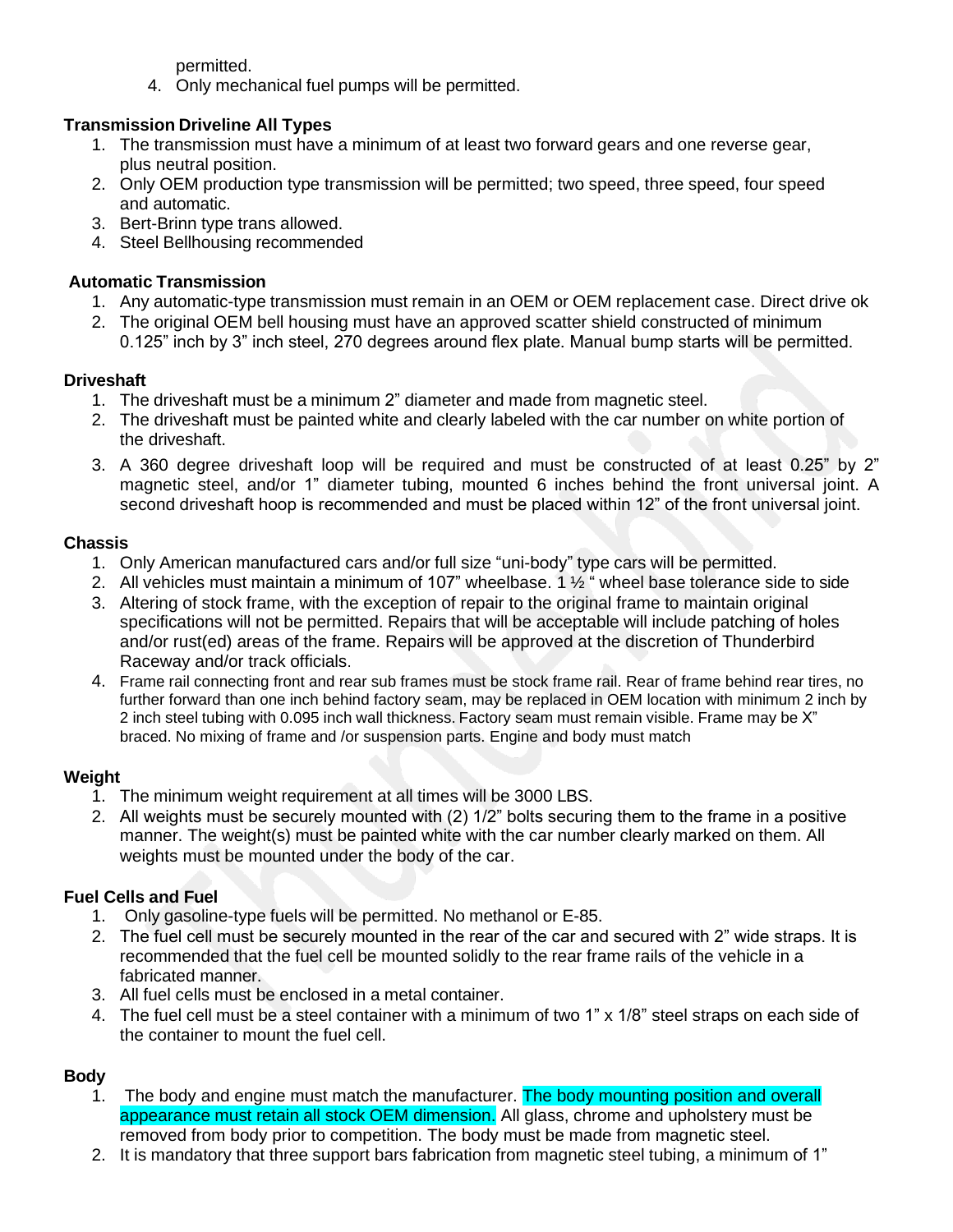diameter and .095 wall thicknesses be spaced equally in front of the driver and welded to the top roll cage bar and the dash bar or the roll cage in a vertical manner.

- 3. The floor pan and firewalls must be stock in appearance and be complete on both the driver and passenger side of the vehicle. The floor pan and firewalls (front and rear) may be repaired and/or fabricated but, must retain stock appearance and stock material thickness. The front of the rear firewall must maintain the same height as the top of the front of the dashboard.
- 4. The driver and passenger compartment must remain open from left to right exposing the stock appearing floor pan. You may run from the top of the transmission tunnel over to the right door. Must maintain same height as trans tunnel
- 5. NO INTERIOR DECKING. From the rear halo back may be filled in with sheet metal. Flat, side to side. Flat back to the rear deck lid.
- 6. The body, including fenders, quarters, and decks should be magnetic steel and remain stock or approved stock in appearance. Aluminum fenders, doors, quarters OK. Must resemble stock panels in shape and contour. Fiberglass hood and roof OK. Deck lid dimensions must remain stock for the year and model body you are using. No flat roofs must have contour front to back and side to side. The deck lid will be mounted parallel to the chassis main frame rails or downhill to the spoiler. NO uphill rake on the deck lid to the spoiler. Maximum rear deck lid height is 38"
- 7. Plastic skirting allowed. 5" min. ground clearance. Plastic aftermarket front nose will be permitted provided they are approved and stock appearing for the year, make and model of the car. Late model type aerodynamic noses will not be permitted. Dominator Camaro nose ok.
- 8. Rub/side rails may be attached flush to the body from the fender well to the rear quarter panel.
- 9. The window openings, front and/or rear, driver and/or passenger side must retain their stock OEM dimensions.
- 10. Mirrors of any type are not permitted.
- 11. The back of the hood must be sealed off from the driver's compartment.
- 12. The front bumper must remain stock. Sharp edges will not be permitted. Both sides and ends of the bumper must be capped. Tube-type front bumpers will be permitted. Tube-type bumpers must have capped ends.
- 13. The rear of the car must be enclosed. The rear bumpers may be covered and must have round edges and connect solidly to the frame. Aftermarket rear bumper covers will be permitted provided they are approved and stock appearing for the year, make and model of the car.
- 14. SPOILERS- No Spoilers are allowed for the 2022 season.
- 15. Station wagon and Camero bodies are ok.

### **Body Dimensions**

- 1. Maximum Body/Deck width 67".
- 2. Minimum window opening 13 ½".
- 3. Stock appearing front and rear sail panels OEM size and dimensions.
- 4. Maximum 38" rear deck height.
- 5. Minimum 5" ground clearance for all body panels

**STEERING:** No rack and pinion. All components must be steel, unaltered OEM, in OEM location and match frame. Exceptions are: replacement spindle with Speedway Motors raised cast – part numbers 91034501-L and 91034501-R, OEM steering column may be replaced with steel knuckles and steel steering shafts (collapsible recommended). **NO STRAIGHT STEERING SHAFTS ALLOWED**. (Must have minimum ONE knuckle in shaft.) Quick release required – steering quickner and steering wheel may be aluminum.

## **Suspension**

- 1. All suspension components must remain stock in their OEM mounting for the year, make and model of the vehicle with the exception of racing shocks. Springs must maintain original mounting locations and may NOT be relocated. OEM tie rods. OEM center links – No slotted or adjustable center links. Lower A-Arms must match make of frame.
- 2. Aftermarket steering wheel and quick release are permitted.
- 3. Steering quickening devices are permitted.
- 4. Only stock OEM-type bolt-in upper ball joint will be permitted. Adjustable and/or truck type ball joints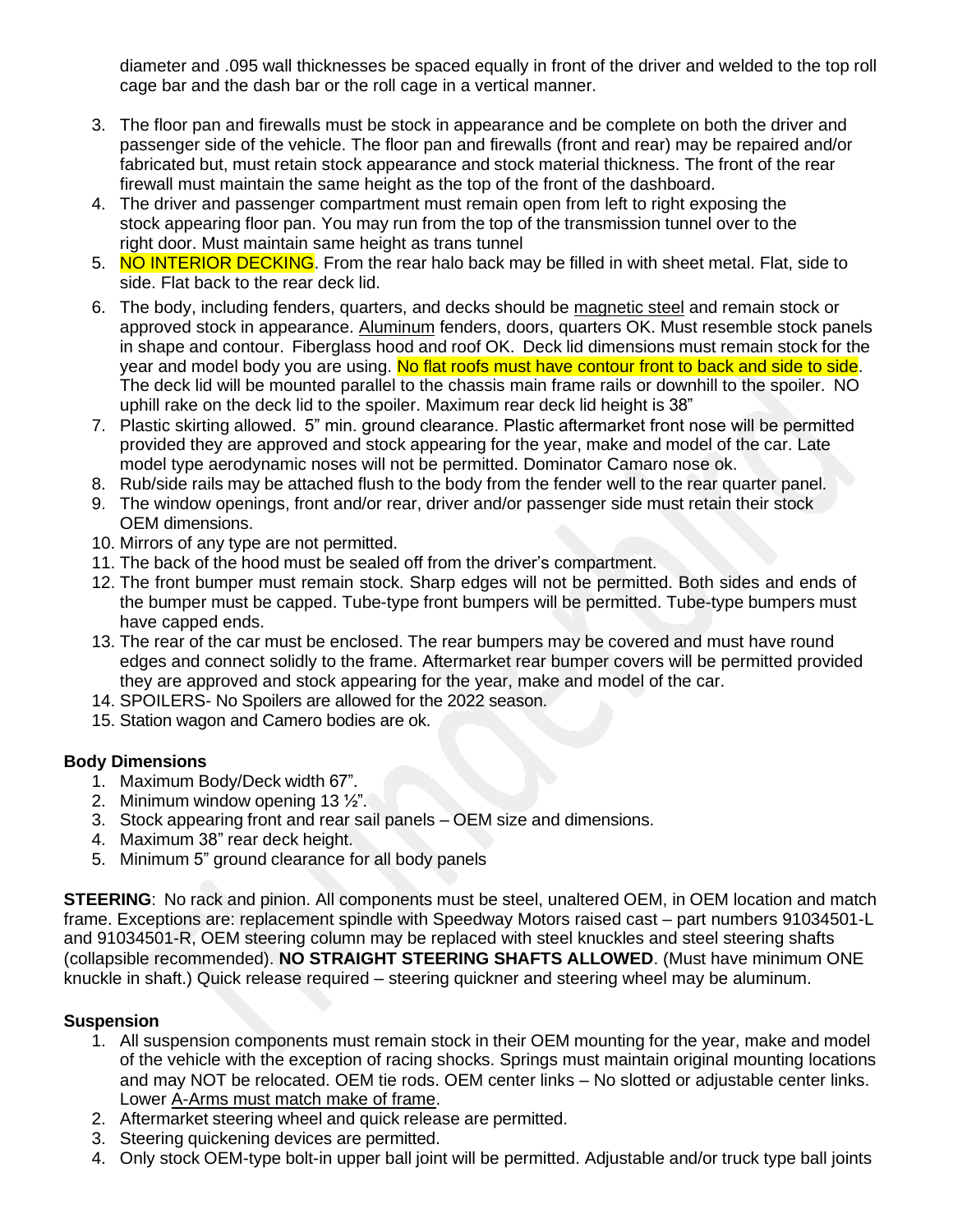will NOT be permitted.

- 5. Approved tubular-type A-frames, mounted in their stock location will be permitted. Speedway Motors 3- piece spindles ok. Must match make of frame.
- 6. The lower rear trailing arms must remain in their stock OEM length and format, from the original OEM application and measurement system (English or Metric) and must remain specific to their particular chassis/frame. The lower rear trailing arms must be mounted in the stock location. Additional holes in the frame will not be permitted. Must be non-adjustable.

Lower rear trailing arm mounts on the rear end may have adjustable holes for up and down movement

### NOTE: LOWER TRAILING ARMS MAY NOT ATTACH LOWER THAN **2½"** BELOW

THE BOTTOM OF THE REAR END AXLE TUBE TO CENTER OF TRAILING ARM BOLT. **No adjustable** trailing arm brackets- This includes moving brackets side to side or altering wheel base.

- 7. The upper rear trailing arms may be altered (shortened and/or lengthened) to obtain the correct pinion angle. May not be adjustable.
- 8. Aftermarket bushings will be permitted, but the arm must not be altered in any manner. Slots and/or adjustable rod ends will not be permitted
- 9. Leaf-type springs will be permitted. Only stock OEM-type magnetic steel leaf springs(s) stack(s) will be permitted. Single leaf, non-type leaf and/or any type of slider and/or any composite leaf-type application will not be permitted.
- 10. Coil-over applications of any type will not be permitted.
- 11. Aftermarket coil springs will be permitted. The coil springs locations may be altered on the rear end mounting pad. 2 1/2" tolerance from the original spring pad centerline-front to rear.
- 12. Shocks: One steel nonadjustable unaltered shock per wheel. No coil over, air, or remote reservoir shocks. No bulb type shocks. No Schrader or bladder type valve allowed. Outboard mounted front shocks will be permitted. One or all shocks may be claimed per event for \$50 each. If driver claims shocks driver cannot claim engine or carburetor that night.
- 13. Weight jacks will be permitted.
- 14. Hydraulic ratchet and/or electric weight jacks are not permitted.
- 15. Only stock-type OEM brakes will be permitted. All four corners must be in working condition prior to and following the completion of competition. Aftermarket brake pedals will be permitted. No right front shut- off.
- 16. Suspension components that are adjustable within driver compartment of any type will not be permitted.

## **Wheels and Tires**

- 1. A maximum 8" wide steel racing wheel will be permitted. Aluminum and/or magnesium and/or mag- type and/or homemade wheels will not be permitted. 1" magnetic steel lug nuts will be permitted on all four corners of the vehicle.
- 2. **Approved tires; Hoosier G60 with IMCA stamp only.**
- 3. A bead lock will be permitted on the right rear tire only.
- 4. Aluminum wheel spacers only-NO steel wheel spacers or adaptors. NO add on weights

## **Seats**

- 1. Racing seat is mandatory! Seat must be securely mounted to the frame or roll cage.
- 2. Head rest (behind the head) should include padding. All areas surrounding the head should have padding.
- 3. The seat should be mounted 30" from the centerline of the rear axle (any part).

## **Full containment seats highly recommended**

## **Rear End**

- **1. Ford 9" rear end OK.**
- **2. Floater rear end OK.**
- **3. Spool only. No lockers or differential type carriers.**